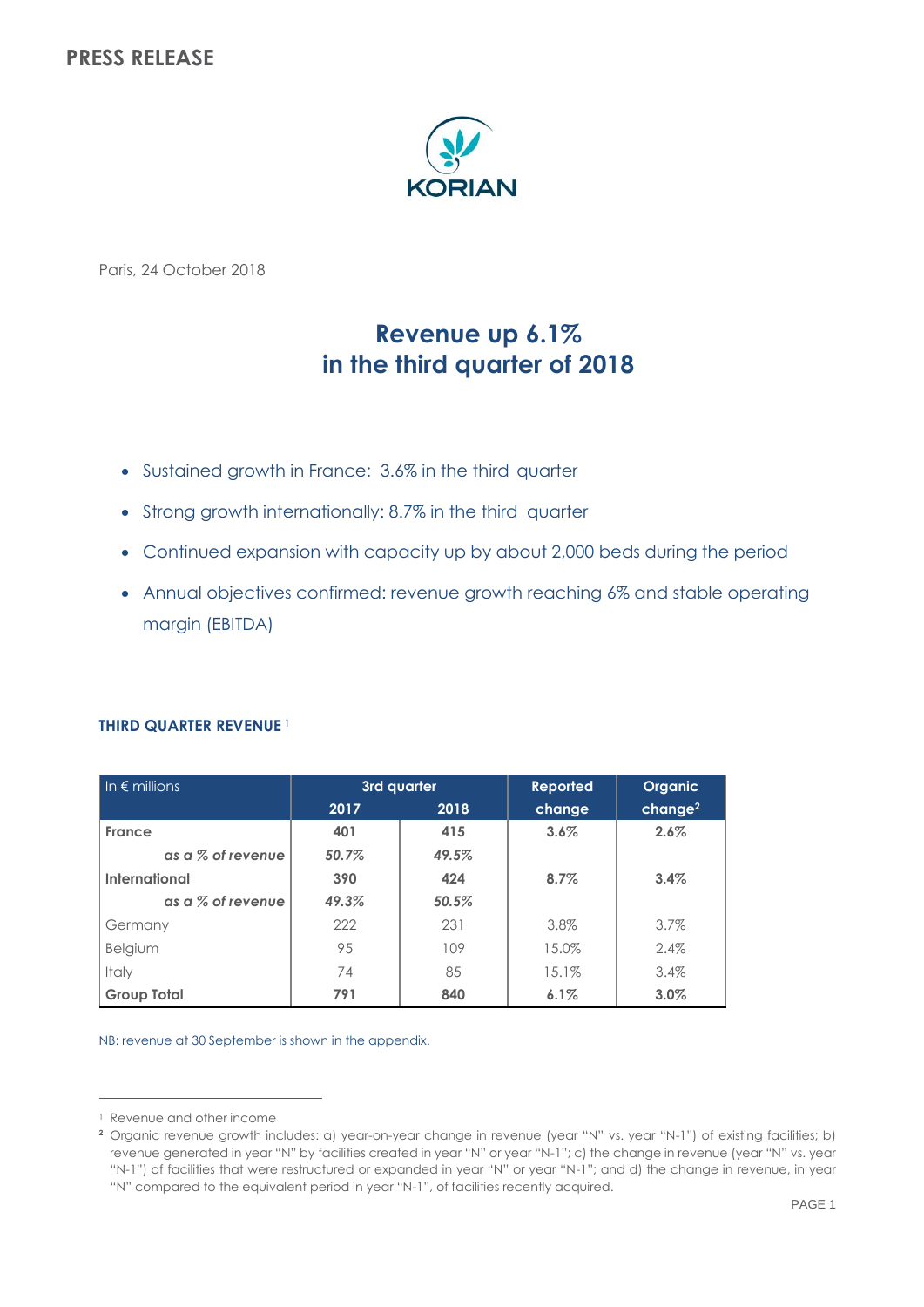

## **Consolidated revenue up 6.1% in third quarter of 2018**

Consolidated revenue totalled €840 million in the 3rd quarter, up 6.1% compared to the previous year.

This strong performance is due to solid organic growth of 3.0% and the success of the active strategy of bolt-on acquisitions in the four countries of operations.

The number of beds that Korian operates grew by about 2,000 units in the period, primarily in Belgium where the Group acquired a third portfolio of facilities from Senior Assist.

## **Sustained growth in France (+3.6%)**

Revenue in France totalled €415 million, up 3.6%, a growth rate in line with the first semester. The organic component remained solid at 2.6%. The scope impact is due to the addition of Ages & Vie, Fontdivina and Clinidom.

The organic growth of the Seniors division continued to be driven by healthy average daily rates, which benefitted in particular from the strategy to enlarge the range of services offered ("Offre Coeur" project), and programs to reconfigure and refurbish the network.

The growth momentum of the healthcare division was positive, driven, in particular, by the development of additional capacities, notably in single rooms and outpatient care. The decrease in rates was more than offset by a higher level of specialisation.

## **Strong growth internationally (+8.7%)**

International revenue grew by 8.7%, to €424 million. Organic growth stood at 3.4%.

Germany reported organic growth of 3.7%, driven by a favourable price impact due to a more active management of "care mix" (average dependence level of residents) and the ramp-up of facilities opened over the last 18 months. One new nursing home opened during the period. Reported growth was 3.8%, with the addition of Kutlu Pflegeexperten (a Munich-based specialized home care network) offsetting the impact of the disposal of facilities pursuant to the portfolio rationalisation and upgrading policy.

Revenue in Belgium continued to grow very strongly (15.0%), reflecting the benefits of the active acquisition strategy carried out in 2017 and 2018. The Group finalised the acquisition from Senior Assist of a third portfolio of around 1,800 beds, which was included in the consolidation scope as from 1 September. This acquisition will contribute by about €65 million to the Group's revenues on a full-year basis. Organic growth was 2.4%.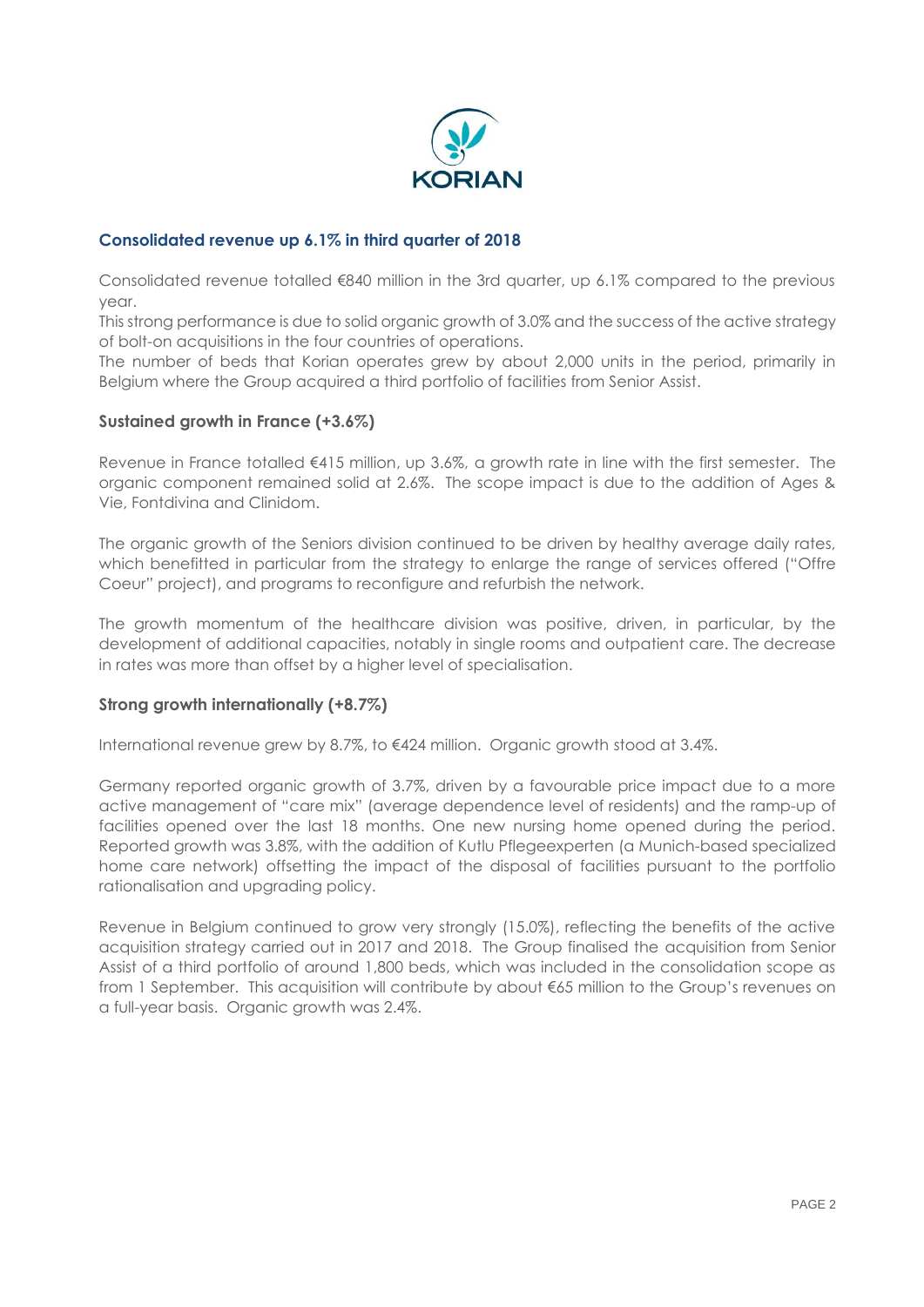

In Italy, the growth momentum accelerated over the period, with growth reaching 15.1% in reported figures. The Group continued its expansion with the acquisition of a long-term care nursing home in Sardinia. The quarter was marked by particularly strong organic growth in the clinical division due primarily to a favourable comparison base.

## **Conclusion and outlook**

In the first nine months of the year, revenue was up 6.0% of which 2.9% organically. This performance is in line with the annual revenue objective, which was revised upward last September. Korian has opened or acquired over 3,100 beds since the start of the year.

In the fourth quarter, Korian will pursue the various development and restructuring actions launched on its network and plans to open four new facilities (greenfields). The Group will also actively proceed further with selective acquisitions in order to consolidate its positions in its various business segments and to take full advantage of the strong growth potential of the four countries in which it operates.

The Group confirms its objective of a stable EBITDA margin in 2018 based on the rigorous cost discipline implemented in the first half of the year and the expected benefits of the "asset smart" real estate policy.

The Group has substantial assets to reinforce its position as the European leader in care and support services for seniors, and will continue to deploy its Korian 2020 strategic roadmap, which focuses on:

- reinforcing the Group's growth potential via the expansion of the portfolio, the modernisation and optimisation of the network and a broader service offer;
- a more dynamic management of the real estate portfolio to create long term value;
- operational excellence;
- an active staff training and development policy, which supports the quality of care; and
- accelerating innovation in digital technology

# **Next event: 5 February 2019 after the close of trading**

**2018 full-year revenue**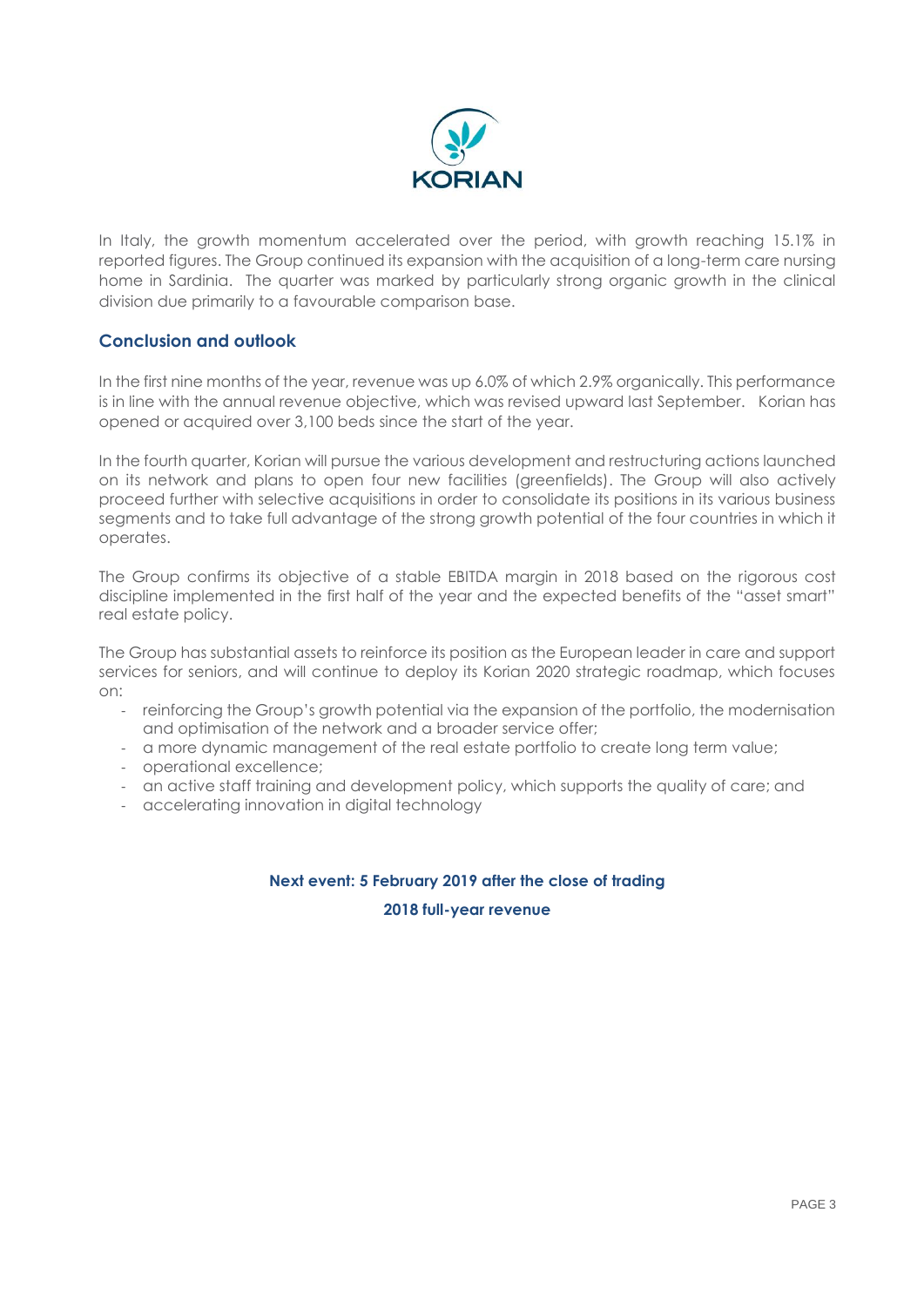

## **ABOUT KORIAN**

**Korian, an expert in care and support services for the elderly**, manages Europe's leading network of nursing homes, specialized clinics, assisted living facilities, hospital care and home-care services, with more than 780 facilities altogether. Present in four countries (France, Germany, Belgium and Italy) serving 250,000 patients and residents, the Group operates 76,000 beds, and employs nearly 50,000 people.

**For more information, please visit the website:** [www.korian.com](http://www.korian.com/)

**Korian has been listed on Euronext Paris Section A since November 2006 and is included in the following indices: SBF 120, CAC Health Care, CAC Mid 60, CAC Mid & Small and MSCI Global Small Cap**

**Euronext Ticker: KORI – ISIN: FR0010386334 – Reuters: KORI.PA – Bloomberg: KORI.FP**

## **INVESTOR RELATIONS PRESS CONTACT**

**Nadine Coulm** VP Investor Relations & Financing Nadine.coulm@korian.com Tel.: +33 (0)1 55 37 53 55

**Marjorie Castoriadis** Media Manager [marjorie.castoriadis@korian.fr](mailto:caroline.de-jessey@korian.com) Tel.: +33 (0)7 63 59 88 81